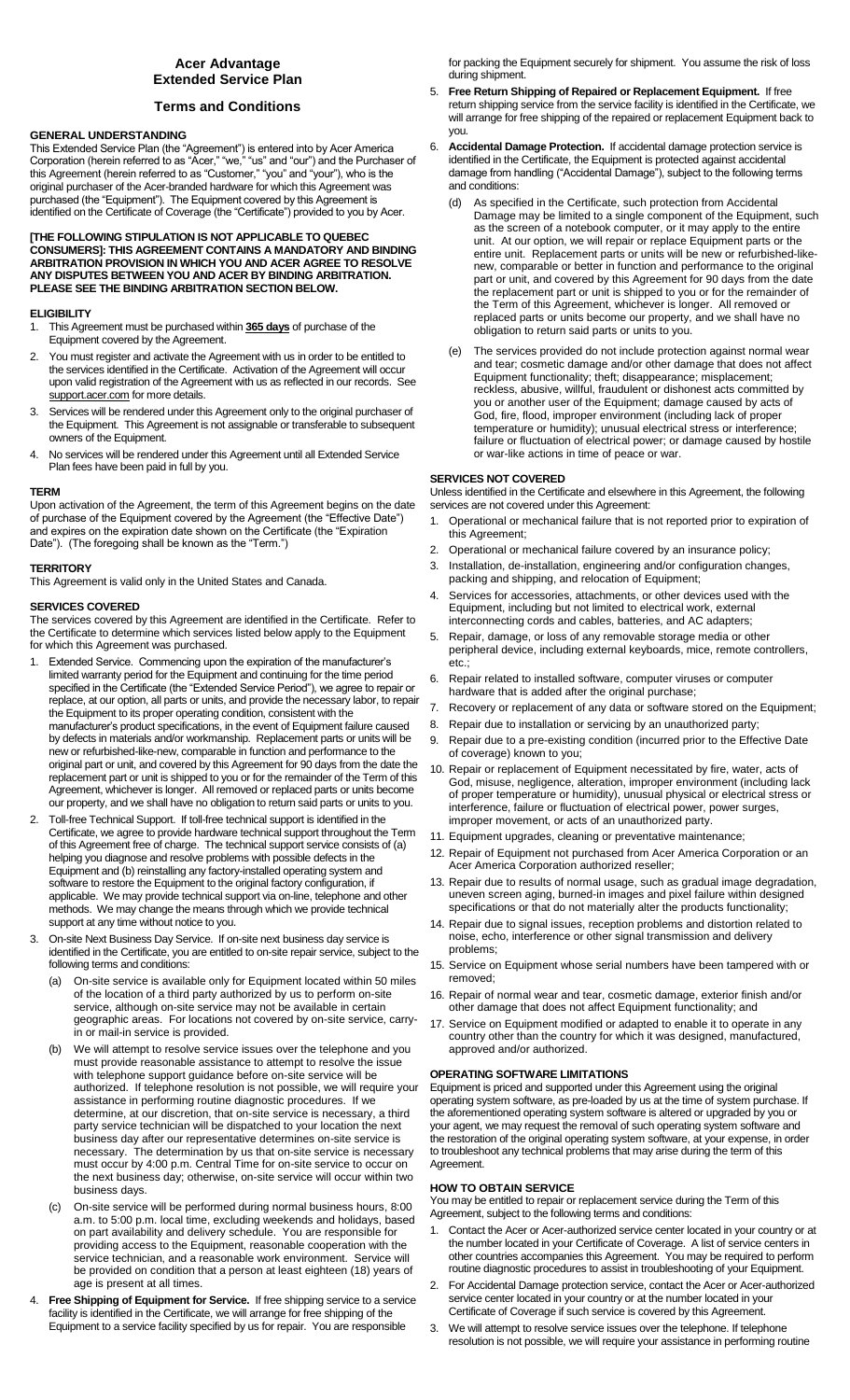diagnostic procedures. We will then issue a Return Materials Authorization (RMA) number to you as a means of identifying the Equipment returned for service.

- 4. Unless On-site Next Business Day Service is covered by this Agreement, repair service must take place by returning the Equipment to the Acer-authorized service center identified by us at the time the RMA number is issued. Unless otherwise indicated in the Certificate or in the instructions accompanying the RMA number you receive from us, you must prepay any shipping charges, export taxes, custom duties and taxes or any other charges associated with transportation of the Equipment. In addition, you are responsible for insuring any Equipment shipped or returned. You assume the risk of loss during shipment to and from the service center.
- 5. Use the original shipping and packing materials, or equivalent protection, and include a description of the problem encountered by the Equipment. The RMA number must be placed on the exterior shipping container.
- 6. At our request, you must provide us or our authorized service center with proof of purchase of the Equipment prior to the start of repair.

#### **TERMINATION; CANCELLATION**

If there is a failure by one of the parties here to comply with the terms and conditions of this Agreement, both during and after the initial term, the other party may terminate this Agreement by providing written notice of such termination to the non-complying party at least thirty (30) days prior to the effective date of the same. We may cancel this Agreement if you do not pay according to the terms of the invoice, breach any term of this Agreement, sell the Equipment to another party, or substantially alter the Equipment from its original condition. You may cancel this Agreement in writing within the first thirty (30) days of your receipt of this Extended Service Plan and obtain a full refund of original purchase price as long as no claims have been made against this Agreement. If you make a claim against this Agreement within thirty (30) days of receipt of the Extended Service Plan Certificate, we will offer a pro rated refund based on the elapsed time of this Agreement or retail value of any service performed up to the date of the written cancellation. You must submit any cancellation notification to:

### Acer America Corporation Acer Advantage Programs Department

P.O. Box 6137 Temple, TX 76503.

#### **LIMITATION OF LIABILITY**

**OUR MAXIMUM LIABILITY UNDER THIS AGREEMENT SHALL BE LIMITED TO THE PURCHASE PRICE OF THIS EXTENDED SERVICE PLAN. THIS LIMITATION SHALL APPLY REGARDLESS OF THE FORM OF LEGAL ACTION.**

**REPAIR OR REPLACEMENT OF THE EQUIPMENT, OR REFUND OF THE PURCHASE PRICE OF THIS EXTENDED SERVICE PLAN, ARE YOUR EXCLUSIVE REMEDIES FOR BREACH OF THIS AGREEMENT.** 

**TO THE MAXIMUM EXTENT PERMITTED BY LAW, WE SHALL NOT BE LIABLE TO YOU FOR INDIRECT, SPECIAL, INCIDENTAL, OR CONSEQUENTIAL DAMAGES, INCLUDING BUT NOT LIMITED TO LOSS OF DATA, LOSS OF SOFTWARE, OR LOSS OF BUSINESS OR PROFITS, WHETHER BASED IN CONTRACT, TORT OR OTHERWISE, ARISING FROM OUR PERFORMANCE OR NON-PERFORMANCE UNDER THIS AGREEMENT. THIS LIMITATION OF LIABILITY WILL BE EFFECTIVE EVEN IF WE OR OUR AUTHORIZED SERVICE REPRESENTATIVE HAVE BEEN ADVISED OF THE POSSIBILITY OF SUCH DAMAGES.** 

We shall not be liable to you for any delay or failure by us to perform our obligations under this agreement or otherwise if such delay or failure arises from any causes beyond our reasonable control.

#### **BINDING ARBITRATION**

**[Binding Arbitration provisions are not applicable to Quebec consumers] THIS AGREEMENT PROVIDES THAT ALL DISPUTES BETWEEN YOU AND ACER WILL BE RESOLVED BY MANDATORY AND BINDING ARBITRATION TO THE FULLEST EXTENT PROVIDED BY LAW. YOU THUS GIVE UP YOUR RIGHT TO GO TO COURT TO ASSERT OR DEFEND YOUR RIGHTS UNDER THIS AGREEMENT (EXCEPT FOR MATTERS THAT MAY BE TAKEN TO SMALL CLAIMS COURT AS FURTHER SET FORTH BELOW IN THIS SECTION).**

To the fullest extent provided by law, and except as otherwise provided below, you and Acer agree that any Dispute (as further defined below in this section) between you and Acer will be resolved exclusively and finally by binding arbitration administered by the American Arbitration Association (AAA) and conducted in accordance with the AAA's Supplementary Procedures for Consumer-Related Disputes of the Commercial Arbitration Rules and the Consumer Due Process Protocol. YOUR RIGHTS WILL THEREFORE BE DETERMINED BY A NEUTRAL ARBITRATOR AND NOT A JUDGE OR JURY. You and Acer will agree on another arbitration forum if AAA ceases operations or is not available in your location.

The arbitration will be conducted before a single arbitrator, and will be limited solely to the Dispute between you and Acer. Arbitration is the process whereby a dispute is submitted to an arbitrator, for a final and binding determination, known as the award. The arbitrator is an individual, similar to a judge, who weighs evidence, reviews the information provided by both parties, and renders an award enforceable in court. Arbitrator decisions are as enforceable as any court order and are subject to VERY LIMITED REVIEW BY A COURT. **YOU ACKNOWLEDGE THAT, BY WAY OF THIS AGREEMENT, YOU AND ACER WAIVE ALL RIGHTS TO A JURY TRIAL.**

The arbitration, or any portion of it, will not be consolidated with any other arbitration and will not be conducted on a class-wide or class action basis. The arbitration shall be held at any reasonable location near your residence by submission of documents, by telephone, online or in person, whichever method of presentation you choose.

Under the AAA Supplementary Procedures for Consumer-Related Disputes and Consumer Due Process Protocol, you retain the right to seek relief in a

small claims court for Disputes within the scope of the small claims court's jurisdiction.

If you prevail in the arbitration of any Dispute with Acer, Acer will reimburse you for any fees you paid to AAA in connection with the arbitration. **ANY DECISION RENDERED IN SUCH ARBITRATION PROCEEDINGS WILL BE FINAL AND BINDING ON THE PARTIES, AND JUDGMENT MAY BE ENTERED THEREON IN ANY COURT OF COMPETENT JURISDICTION.**

Should either party bring a Dispute in a forum other than as set forth above, reasonable costs and expenses, including legal fees, incurred in staying or dismissing such other proceedings or in otherwise enforcing compliance with this binding arbitration provision may be awarded to the other party. **YOU UNDERSTAND THAT, IN THE ABSENCE OF THIS PROVISION, YOU WOULD HAVE HAD A RIGHT TO LITIGATE DISPUTES THROUGH A COURT, INCLUDING THE RIGHT, IF ANY, AND SUBJECT TO THE RULES OF YOUR JURISDICTION, TO LITIGATE CLAIMS ON A CLASS-WIDE OR CLASS-ACTION BASIS, AND THAT YOU HAVE EXPRESSLY AND KNOWINGLY WAIVED THOSE RIGHTS AND AGREED TO RESOLVE ANY DISPUTES IN ACCORDANCE WITH THE PROVISIONS OF THIS PARAGRAPH.**

This binding arbitration provision shall be governed by the Federal Arbitration Act, 9 U.S.C. Section 1, *et seq*. For the purposes of this Agreement, the term "Dispute" means any dispute, controversy, or claim arising out of or relating to (i) this Agreement, its interpretation, or the breach, termination, applicability or validity thereof; (ii) the related order for, purchase, delivery, receipt or use of any product or service from Acer; or (iii) any other dispute arising out of or relating to the relationship between you and Acer, its parents, subsidiaries, affiliates, directors, officers, employees, beneficiaries, agents, assigns, component suppliers (both hardware and software), and/ or any third party who provides products or services purchased from or distributed by Acer.

Further information may be obtained from the AAA on line at www.adr.org, by calling 800-778-7879 or writing to American Arbitration Association, 1633<br>Broadway, 10<sup>th</sup> Floor, New York, NY, 10019.

## **MISCELLANEOUS**

- 1. The terms and conditions of this Agreement shall prevail over any conflicting, additional inconsistent provisions, any purchase order, or other document that may be submitted by you.
- 2. No Acer reseller, agent or employee is authorized to make any modification, extension or addition to this Agreement. If any term of this Agreement is held to be illegal or unenforceable, the legality or enforceability of the remaining terms shall not be affected or impaired.
- This Agreement is the complete agreement between the parties and supersedes all previous agreements, written or oral, with respect to the subject matter of this Agreement.
- 4. **[The exclusivity of this provision is not applicable to Quebec consumers.]**  This Agreement is governed exclusively by the laws of the State of Texas as such laws are applied to agreements between residents entered into and performed in the State of Texas.
- 5. No action or arbitration which arises out of this Agreement may be brought by either party more than two (2) years after the cause of action has arisen.
- 6. This Agreement is entered into by Acer America Corporation, a California corporation with a principal place of business at 333 West San Carlos Street, Suite 1500, San Jose, CA 95110.

#### **Special State Laws:**

**CALIFORNIA RESIDENTS:** The binding arbitration provision in this Agreement does not prohibit a California resident from following the complaint resolution process outlined by the California Bureau of Electronic and Appliance Repair (BEAR). To learn more about this process, you may contact BEAR at 1-916-999-2041, or you may write to BEARHFTI, 4244 S. Market Ct, Ste. D, Sacramento, CA, 95834, or you may visit its website at [www.bearhfti.ca.gov.](http://www.bearhfti.ca.gov/) The Administrator and Obligor under this agreement is Acer America Corporation.

**KANSAS RESIDENTS**: This Agreement is not an insurance policy.

**NEVADA RESIDENTS:** This Agreement is not an insurance policy. If the Agreement is cancelled, no deduction shall be made from the refund for the cost of any service received. This Agreement may be cancelled due to unauthorized repair occurring after the Effective Date of the Agreement that results in a material change in the nature or extent of the risk of loss.

**NEW HAMPSHIRE RESIDENTS:** In the event you do not receive satisfaction under this Agreement, you may contact the New Hampshire Insurance Department at 21 South Fruit Street, Suite 14, Concord, NH 03301, telephone: (603) 271-2261, or (800) 852-3416.

**NORTH CAROLINA RESIDENTS:** Purchase of this Extended Service Plan is not required to purchase or obtain financing of the Equipment covered hereunder.

**PUERTO RICO RESIDENTS:** You will not be liable for any sums for services under this Agreement, other than costs, fees and other payments specified under this Agreement. You may cancel this Agreement for any reason at any time by sending written notice to Acer America Corporation at the address provided in the Termination section of this Agreement.

**SOUTH CAROLINA RESIDENTS**: If we do not timely resolve your claims under this Agreement within sixty (60) days of proof of loss, you may contact the South Carolina Department of Insurance, Post Office Box 100105, Columbia, SC 29202-3105, or (800) 768-3467.

**TEXAS RESIDENTS:** Unresolved complaints regarding this Agreement may be addressed to the Texas Department of Licensing and Regulation, P.O. Box 12157, Austin, TX 78711, (512) 463-6599 or (800) 803-9202 (in Texas).